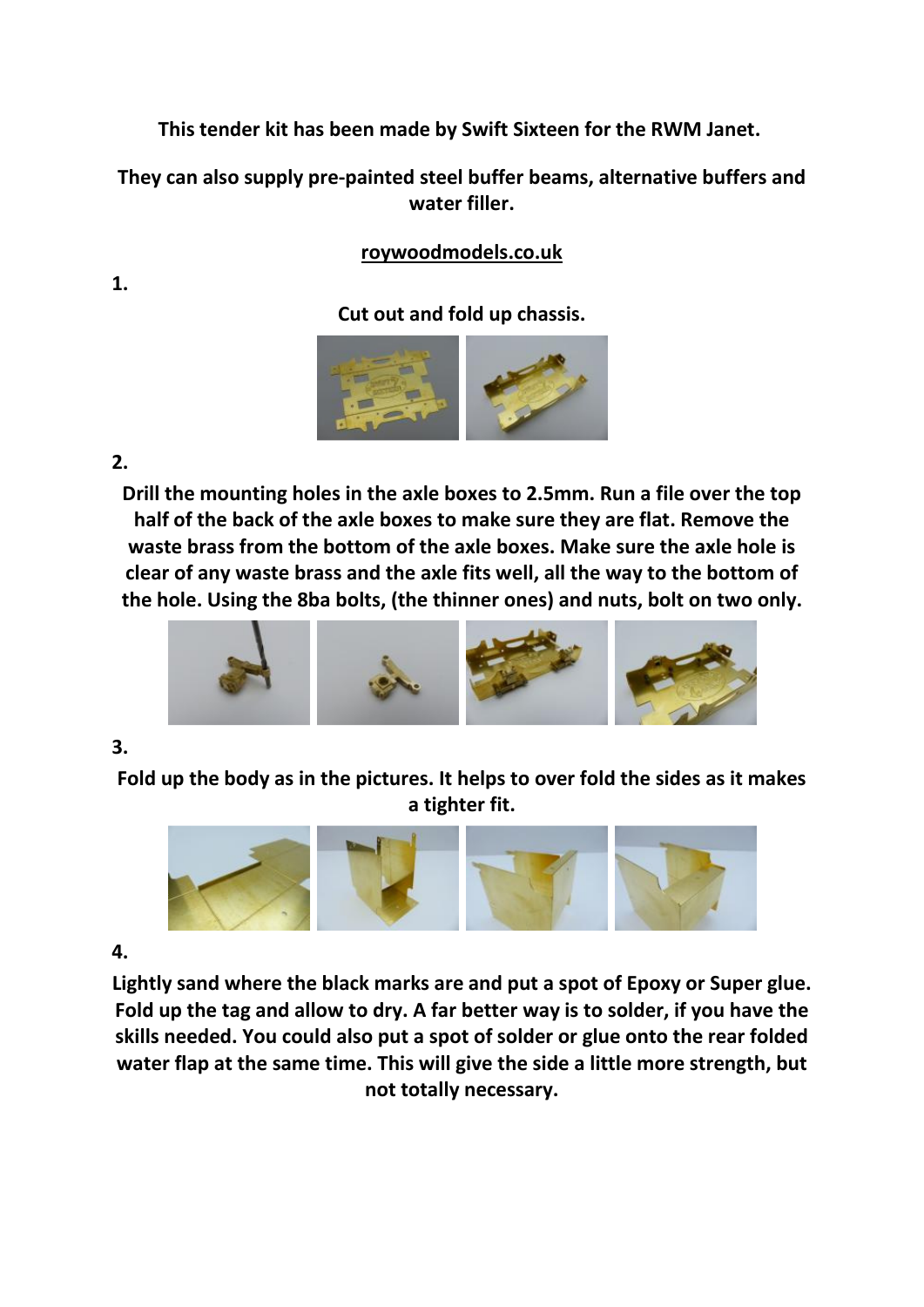

#### **5.**

**Fold up tab on the rear panel. Fold up the tabs on the front foot plate, bend up the tabs on the body floor.**



#### **6.**

**Bolt on water filler. With just the two top bolts, bolt on the rear panel. With just the two top bolts, bolt on the front panel.**



**7.** 

## **Bolt the chassis into place with four bolts.**



### **8.**

**Bolt on the foot plate. Fit the wheels and bolt on the other two axle boxes with the remaining 8ba nuts and bolts.**



### **9.**

**Bolt on the buffer beams with the four hex head bolts. Bolt on the couplings. In the kit there are two draw bars. These will keep the tender and loco at the same distance from each other. You can use two at the same time, or just one and keep one as a spare.**